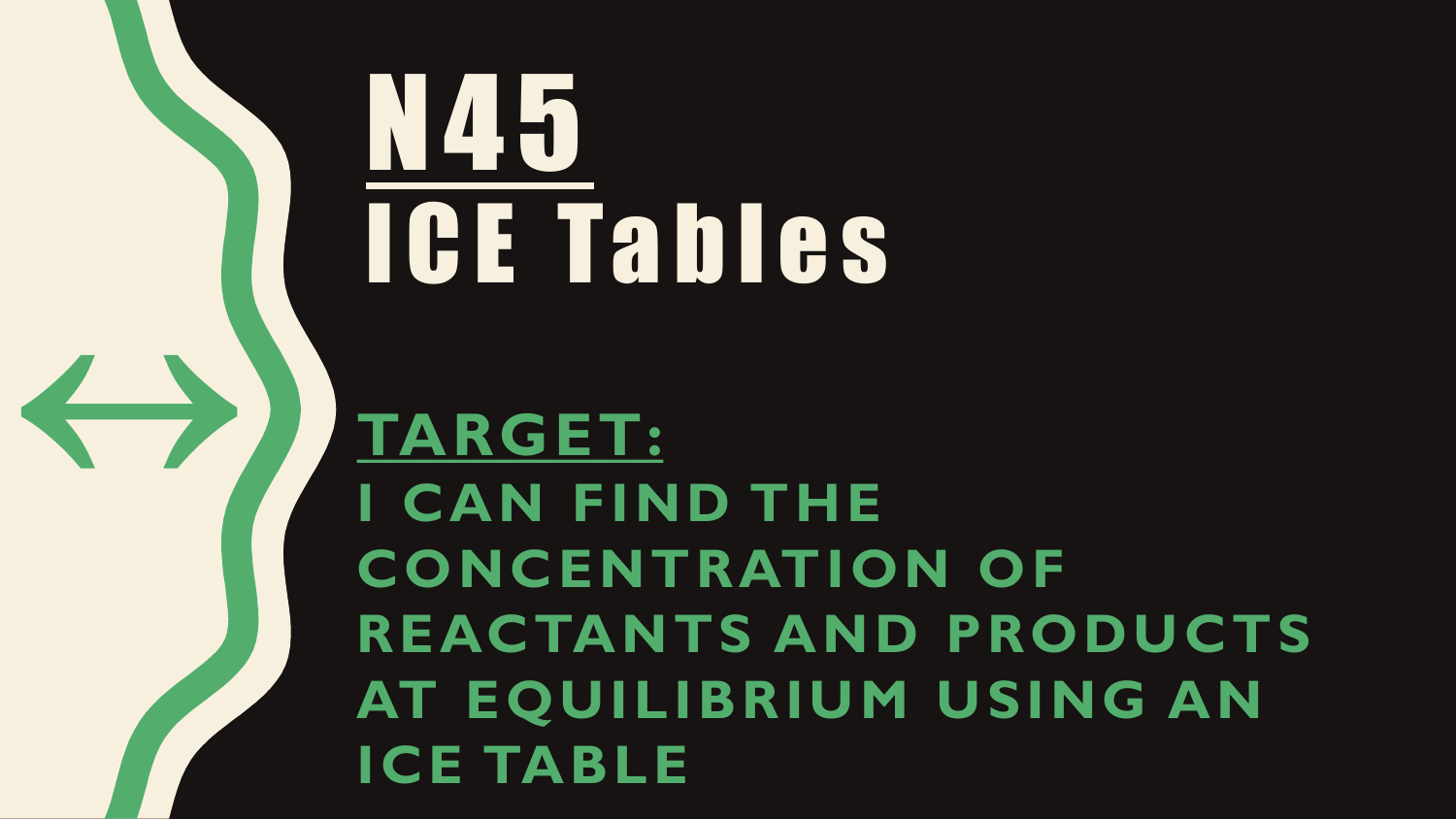## DETERMINING CONCENTRATIONS AT EQUILIBRIUM

What if you wanted to determine the concentrations of your reactants and products at equilibrium, but only know the initial concentrations?

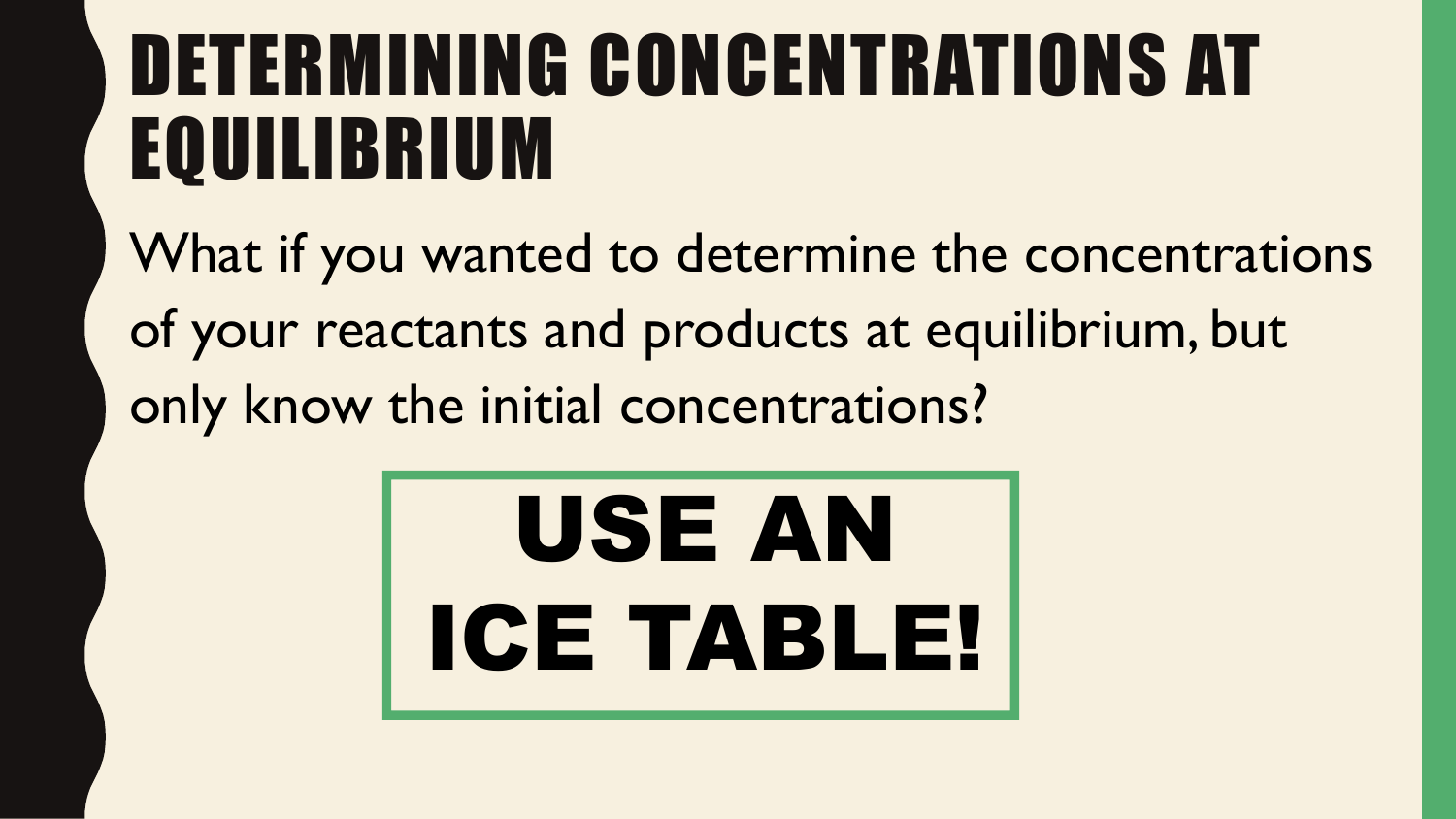# WHAT IS AN ICE TABLE?

•A strategy for organizing information about a reaction in order to solve for [ ]'s at equilibrium

 $A + B \leftrightarrow C$ 

| <b>. ICE stands for:</b> | <b>Rxn</b> | $\blacktriangle$ | ÷ | B | $\leftrightarrow$ |  |
|--------------------------|------------|------------------|---|---|-------------------|--|
| -Initial                 |            |                  |   |   |                   |  |
| $-Change$                |            |                  |   |   |                   |  |
| -Equilibrium             | F          |                  |   |   |                   |  |
|                          | 5%         |                  |   |   |                   |  |
|                          |            |                  |   |   |                   |  |

**Answer**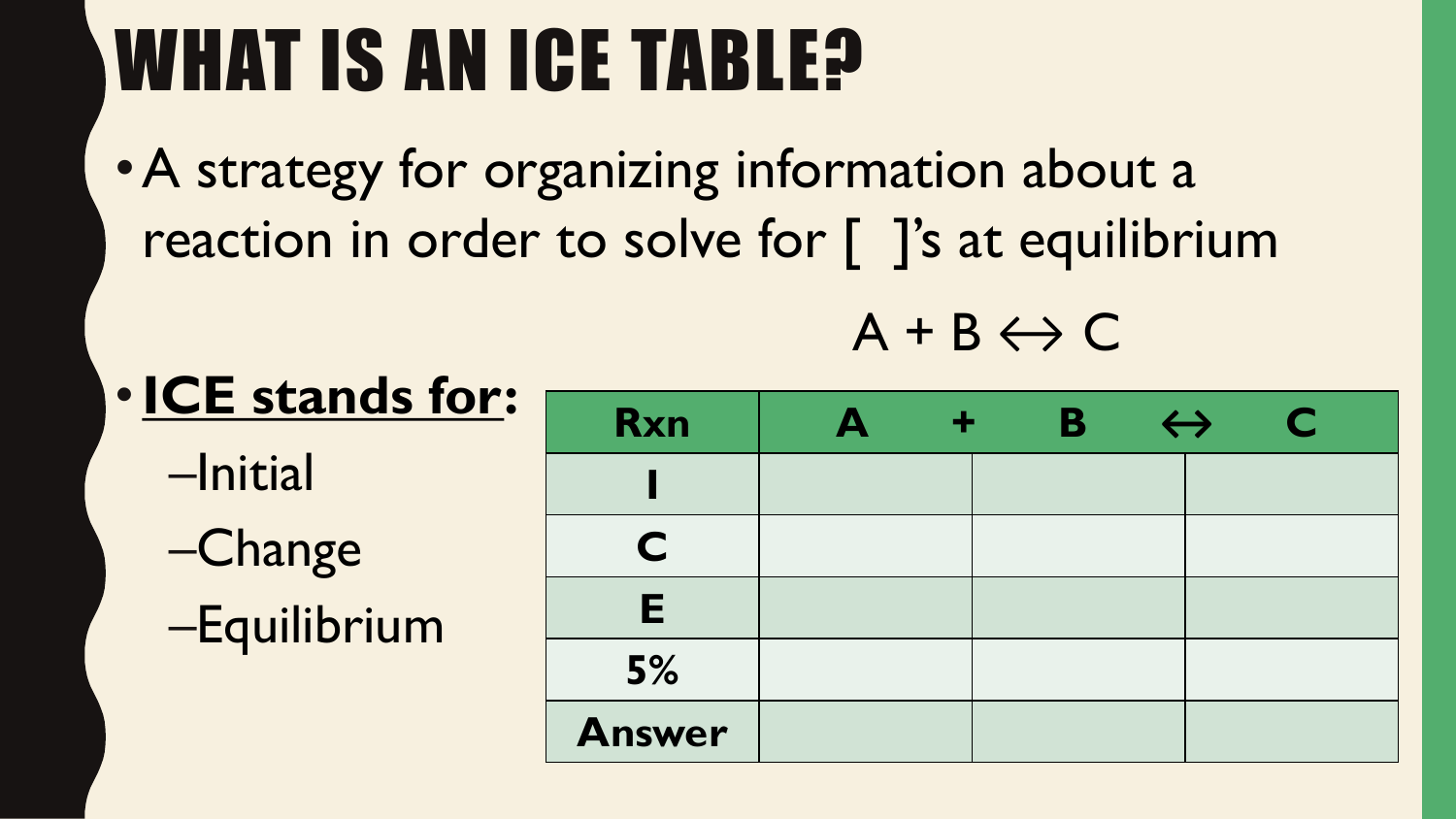#### STEPS FOR SETTING UP AN ICE TABLE

**Glue in your steps for setting up an ICE table.** We will walk through them together **as we do some practice problems! Highlight, annotate, process them as we go through them!**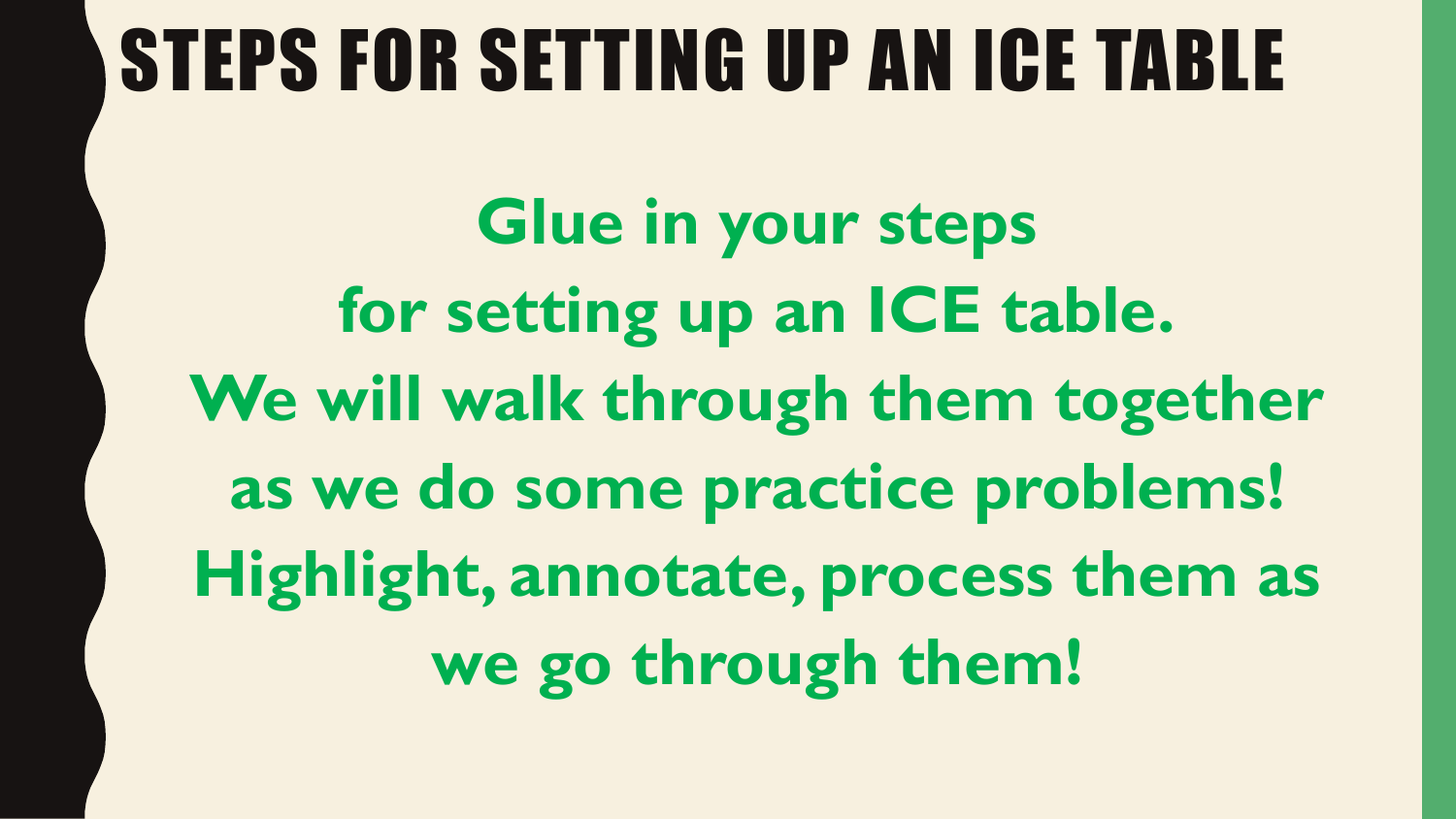## PRACTICE PROBLEM #1

**If you have an initial concentration of [PCl<sup>5</sup> ] at 1.3M, what are the concentrations of the products at equilibrium? Assume all reactants and products are aqueous and Keq = 78.3.**

 $PCI_5 \rightarrow PCI_3 + CI_2$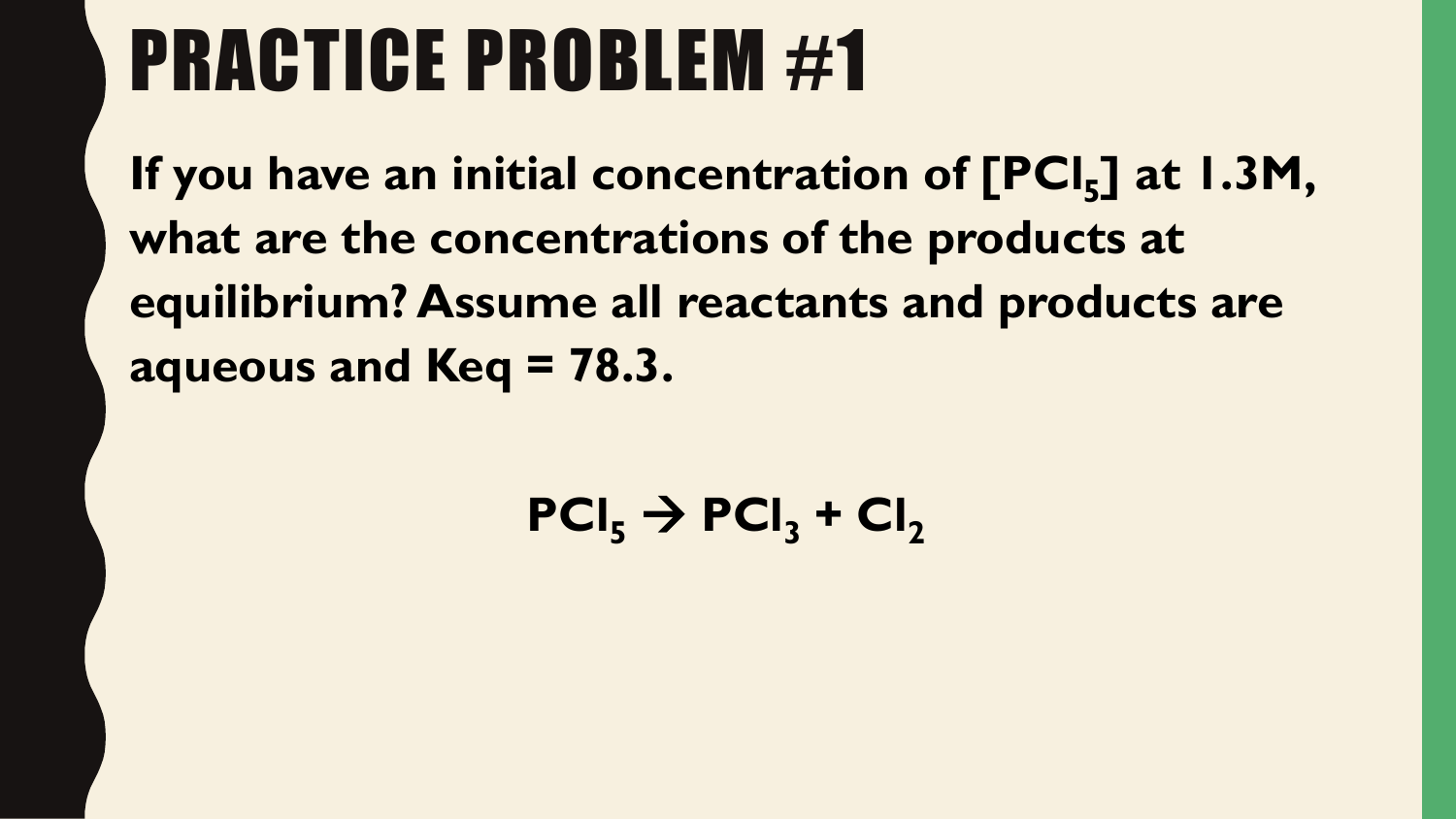# PRACTICE PROBLEM #1 STEPS 1, 2, 3

| aqueous. | <b>Rxn</b>    | $PCI_5 \leftrightarrow PCI_3 +$ | Cl <sub>2</sub> |
|----------|---------------|---------------------------------|-----------------|
|          |               |                                 |                 |
|          | C             |                                 |                 |
|          | E             |                                 |                 |
|          | 5%            |                                 |                 |
|          | <b>Answer</b> |                                 |                 |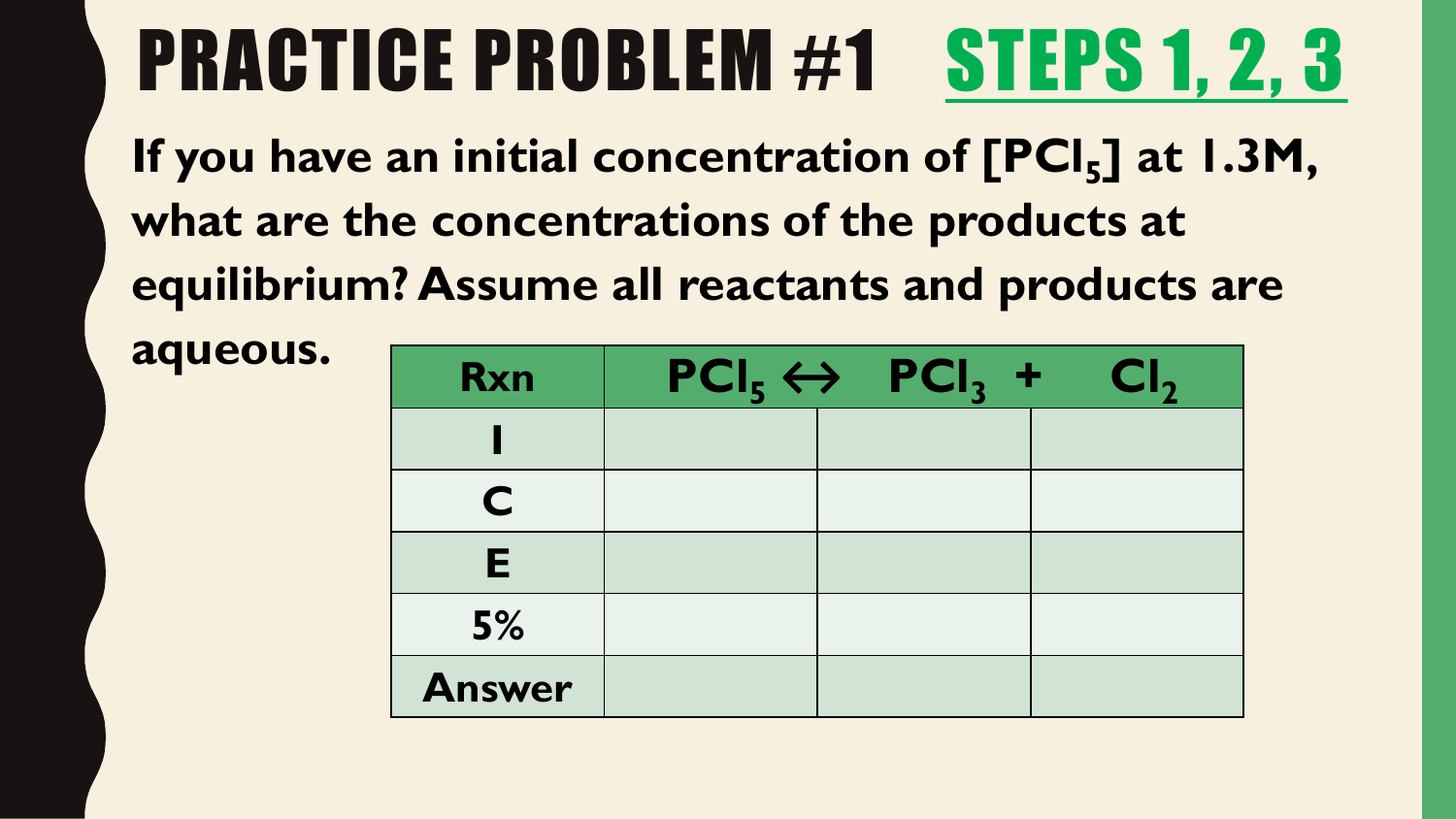| aqueous. | <b>Rxn</b>    |                            | $PCI_5 \leftrightarrow PCI_3 +$ | Cl <sub>2</sub> |
|----------|---------------|----------------------------|---------------------------------|-----------------|
|          |               | $\overline{\mathsf{I}}$ .3 |                                 |                 |
|          | C             |                            |                                 |                 |
|          | E.            |                            |                                 |                 |
|          | 5%            |                            |                                 |                 |
|          | <b>Answer</b> |                            |                                 |                 |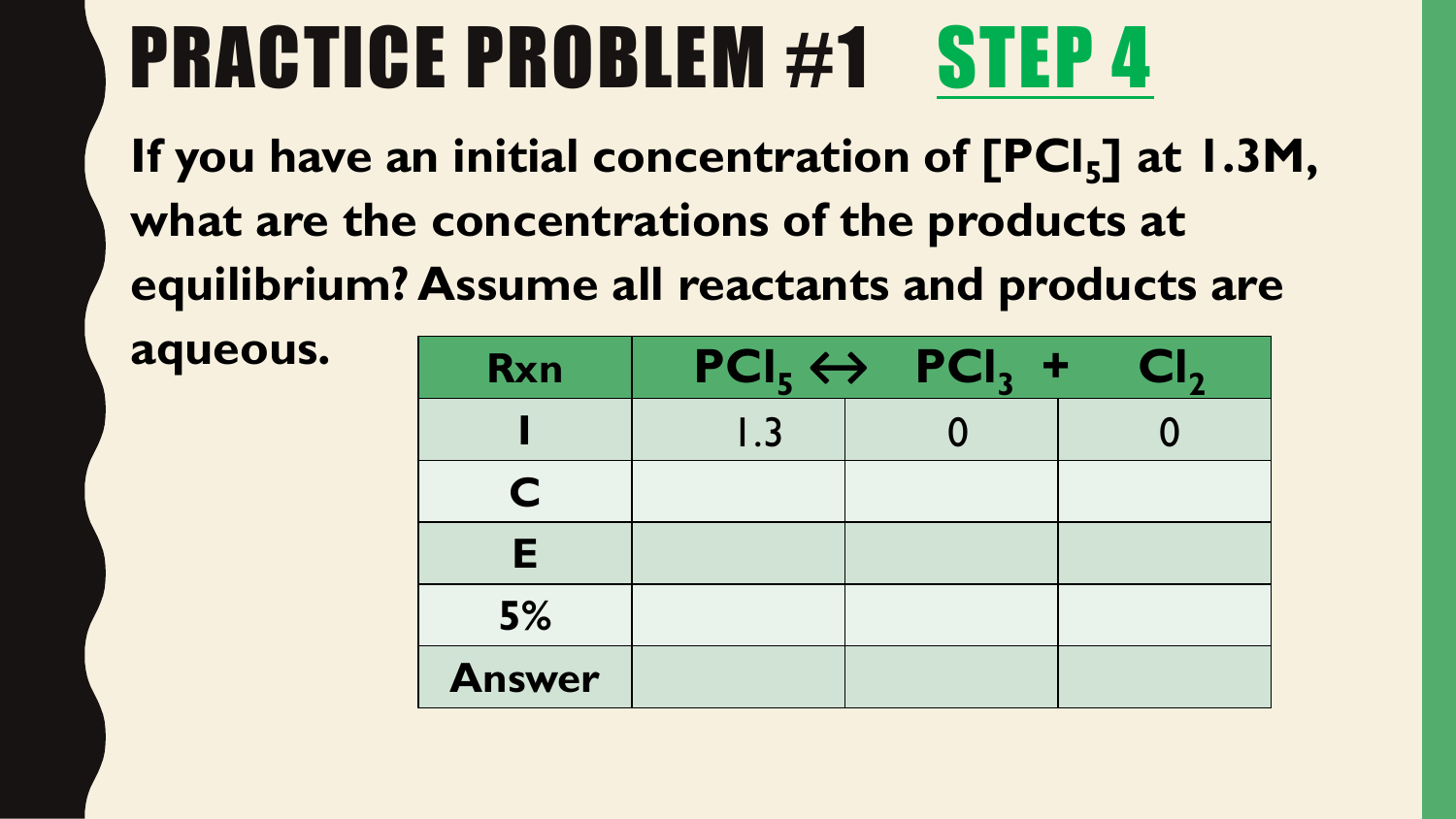**If you have an initial concentration of [PCl<sup>5</sup> ] at 1.3M, what are the concentrations of the products at equilibrium? Assume all reactants and products are** 

| aqueous.                            | <b>Rxn</b>    |       | $PCI_5 \leftrightarrow PCI_3 +$ | Cl <sub>2</sub> |
|-------------------------------------|---------------|-------|---------------------------------|-----------------|
| <b>Be careful</b>                   |               | 1.3   |                                 |                 |
| here!<br><b>Include</b>             | C             | $- x$ | $+ x$                           | $+ x$           |
| coefficients!                       | E             |       |                                 |                 |
| <b>Easy this</b>                    | 5%            |       |                                 |                 |
| time                                | <b>Answer</b> |       |                                 |                 |
| <b>because all</b><br><b>Second</b> |               |       |                                 |                 |

**ones**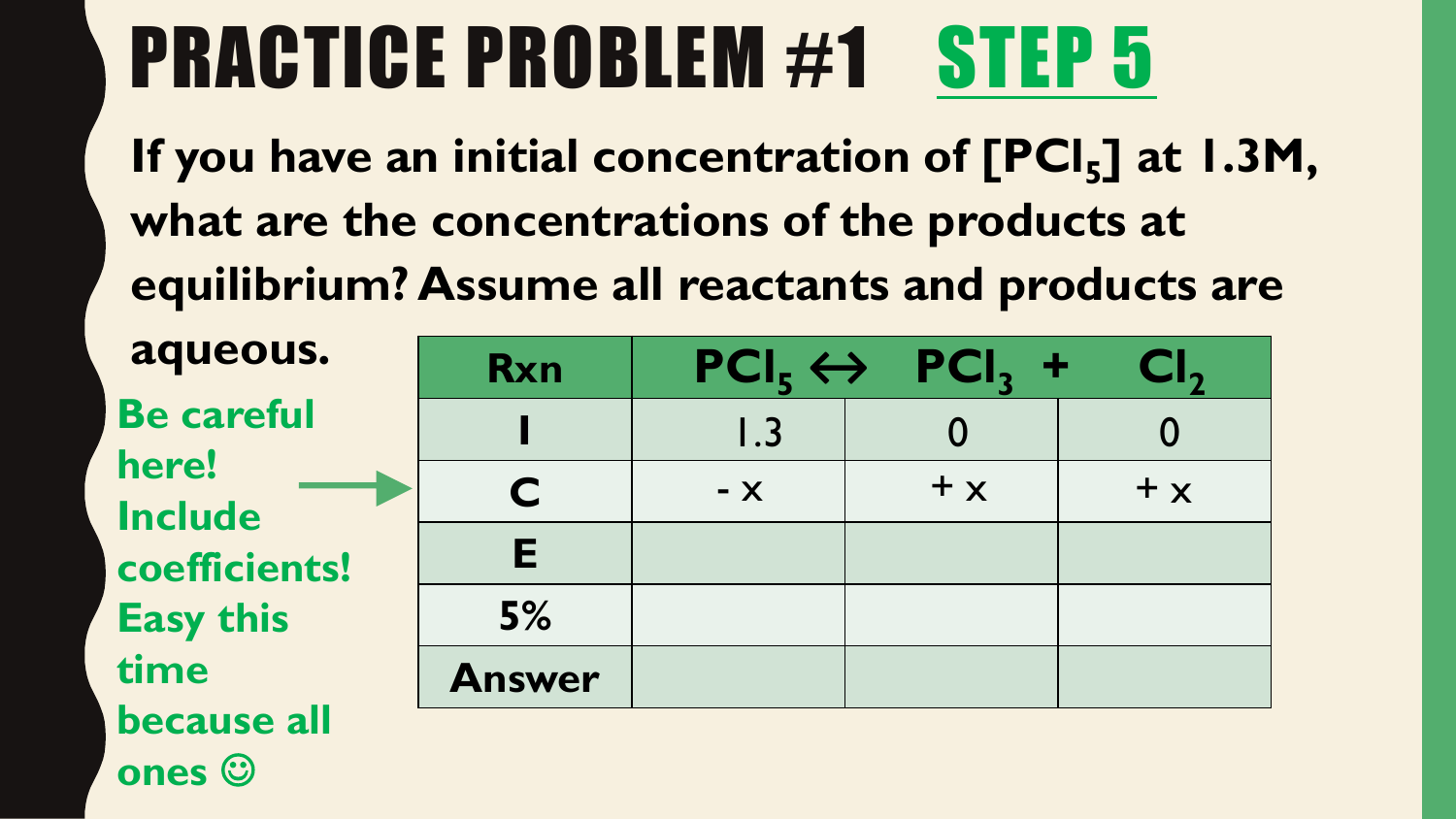| aqueous.                    | <b>Rxn</b>    |           | $\text{PCI}_5 \leftrightarrow \text{PCI}_3 +$ | $\mathsf{CI}_2$ |
|-----------------------------|---------------|-----------|-----------------------------------------------|-----------------|
|                             |               | 1.3       |                                               |                 |
| <b>Be careful</b>           | C             | $- X$     | $+ x$                                         | $+ x$           |
| with the                    | E.            | $1.3 - x$ | X                                             | X               |
| +/-signs, pay<br>attention! | 5%            |           |                                               |                 |
|                             | <b>Answer</b> |           |                                               |                 |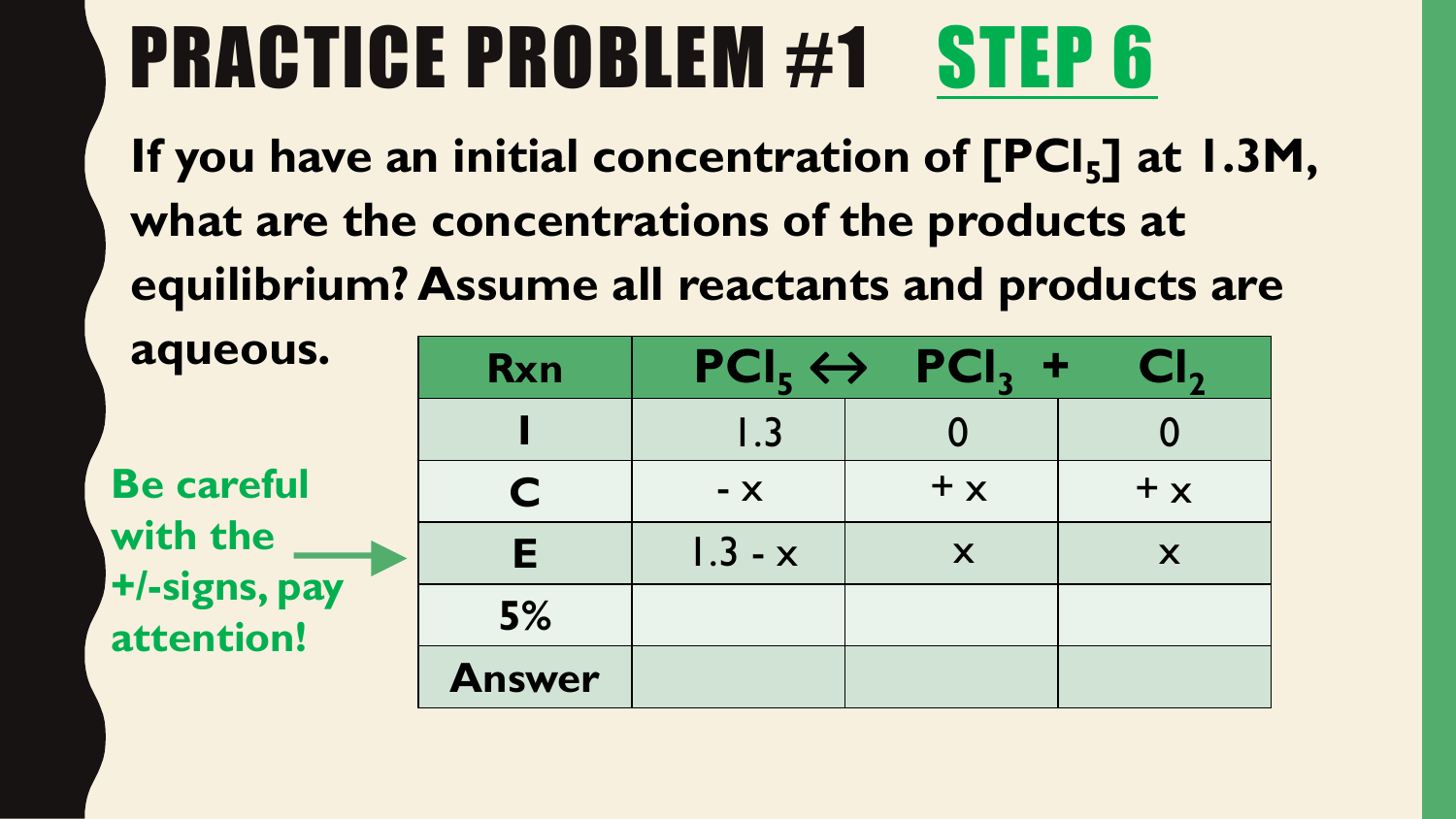| aqueous.                    | <b>Rxn</b>    |           | $PCI_5 \leftrightarrow PCI_3 +$ | CI,       |
|-----------------------------|---------------|-----------|---------------------------------|-----------|
|                             |               | 1.3       |                                 |           |
|                             | C             | $- X$     | $+ x$                           | $+ x$     |
| $K > 1$ , so                | E             | $1.3 - x$ | X                               | X         |
| cant use                    | 5%            | <b>NA</b> | <b>NA</b>                       | <b>NA</b> |
| the 5%<br>rule <sup>®</sup> | <b>Answer</b> |           |                                 |           |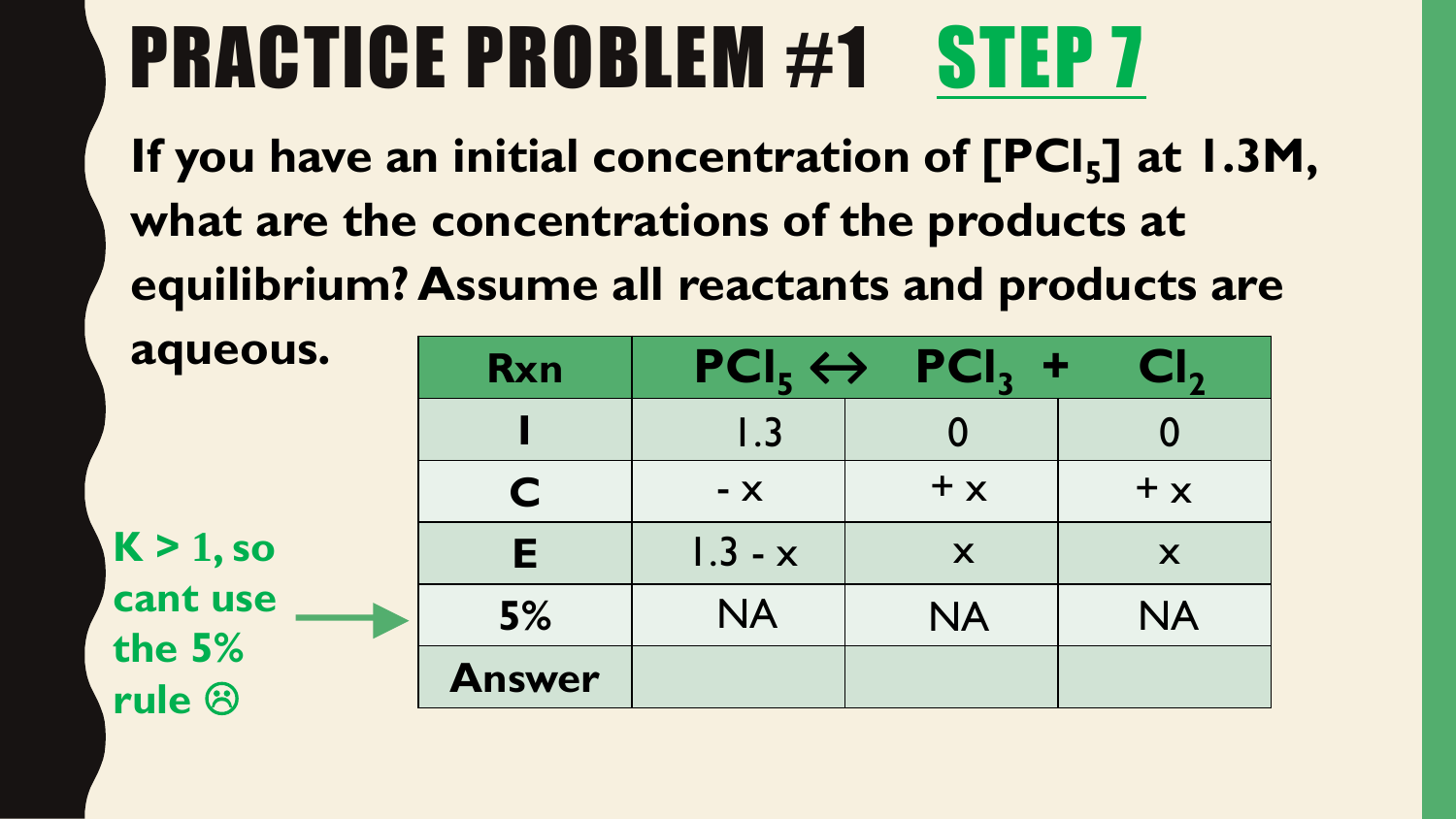**If you have an initial concentration of [PCl<sup>5</sup> ] at 1.3M, what are the concentrations of the products at equilibrium? Assume all reactants and products are aqueous.**

> **Forward Reaction is happening**  *zero products means Q = 0 so shifting right*  $PCI_{5}$   $\rightarrow$   $PCI_{3}$   $+$   $Cl_{2}$   $\checkmark$ **Equilibrium Expression**  $K_{eq}$  =  $[PCI_3] [Cl_2]$ **[PCl<sup>5</sup> ]**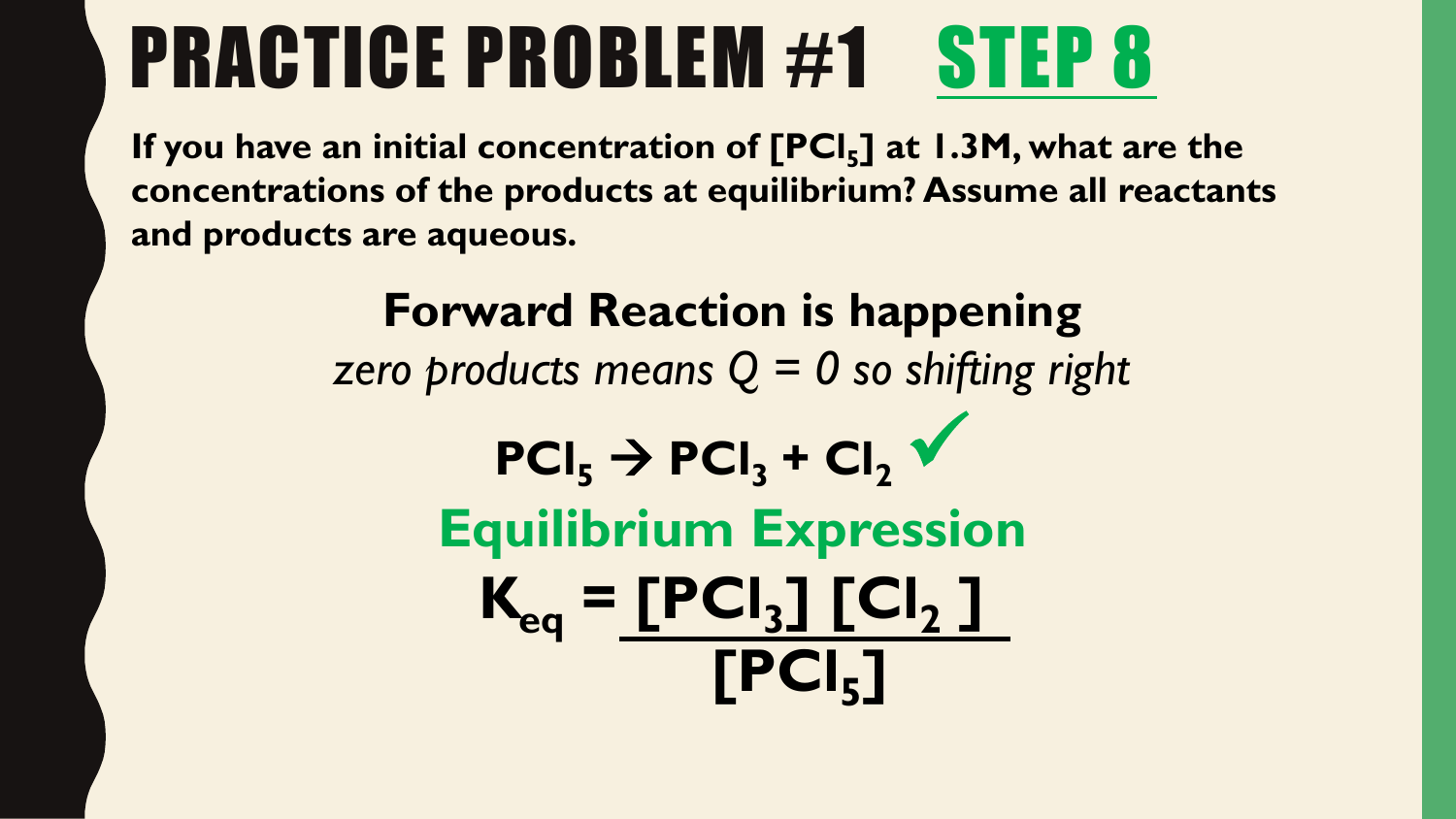## PRACTICE PROBLEM #1 STEP 8 cont...

**Plug what you know about the [ ]'s at equilibrium into your equilibrium expression**

| <b>Rxn</b>    |                            | $ PCI_5 \leftrightarrow PCI_3  +$ | Cl <sub>2</sub> |
|---------------|----------------------------|-----------------------------------|-----------------|
|               | $\overline{\mathsf{I}}$ .3 |                                   |                 |
| C             | $- x$                      | $+ x$                             | $+ x$           |
| Е             | $1.3 - x$                  | X                                 |                 |
| 5%            | <b>NA</b>                  | <b>NA</b>                         | <b>NA</b>       |
| <b>Answer</b> |                            |                                   |                 |

 $K_{eq}$  =  $[PCI_3]$   $[Cl_2]$ **[PCl<sup>5</sup> ] 78.3 = [x] [x] [1.3 - x]**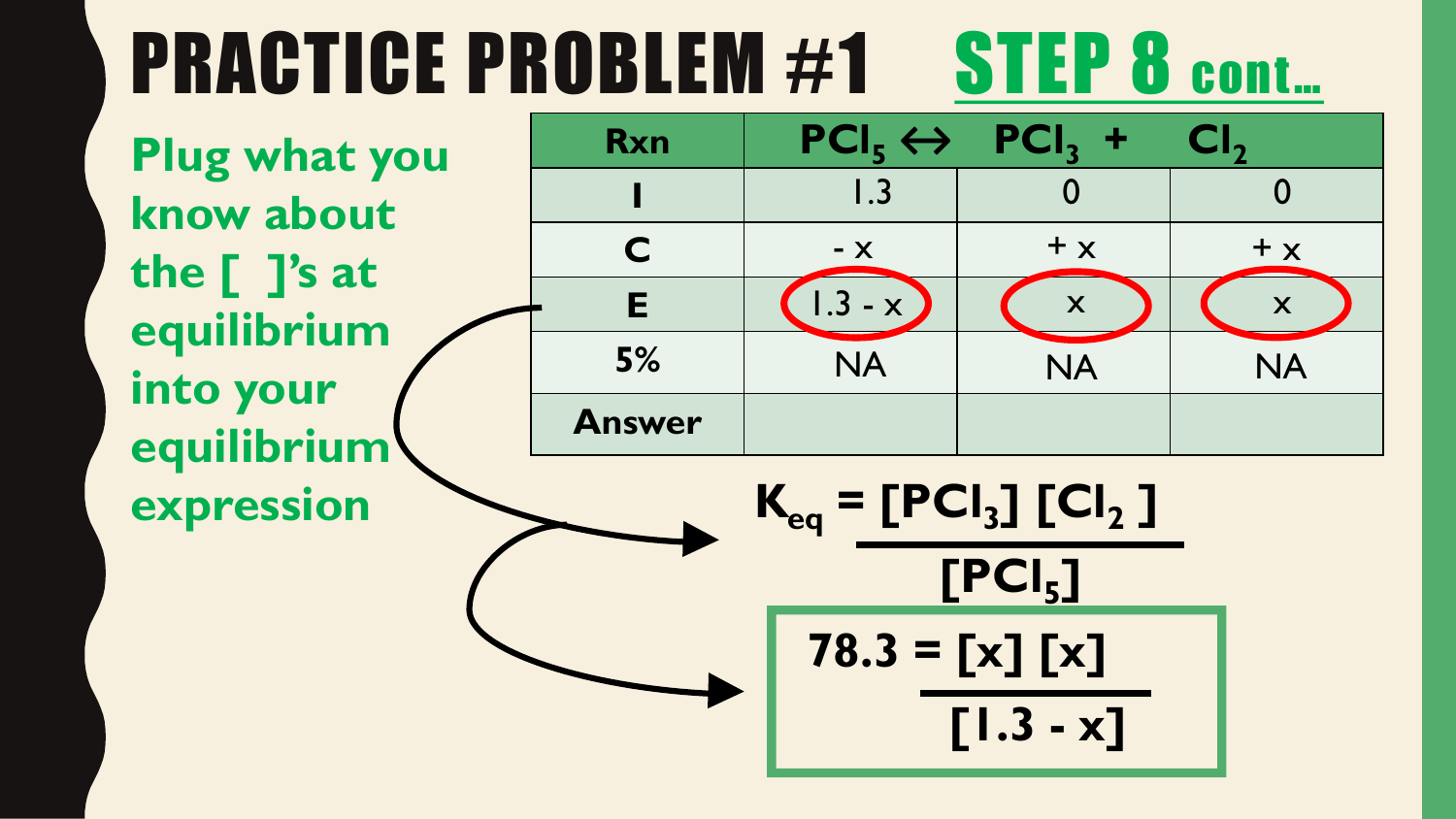#### PRACTICE PROBLEM #1 STEP 8 cont...

$$
78.3 = (x)(x)
$$
  
(1.3 - x)

 $-b \pm \sqrt{b^2 - 4ac}$ 

 $2a$ 

$$
(1.3 - x) 78.3 = x^2
$$

$$
101.79 - 78.3x = x^2
$$

**Solve using quadratic equation!**  $ax^{2} + bx + c = 0$  $0 = x^2 + 78.3x - 101.79$ 

$$
\frac{-78.3 \pm \sqrt{78.3^2 - 4(1)(-101.79)}}{2(1)}
$$

$$
x = (1.28) \text{or} -79.58
$$

**x = 1.28 or -79.58 -79.58 makes no sense!**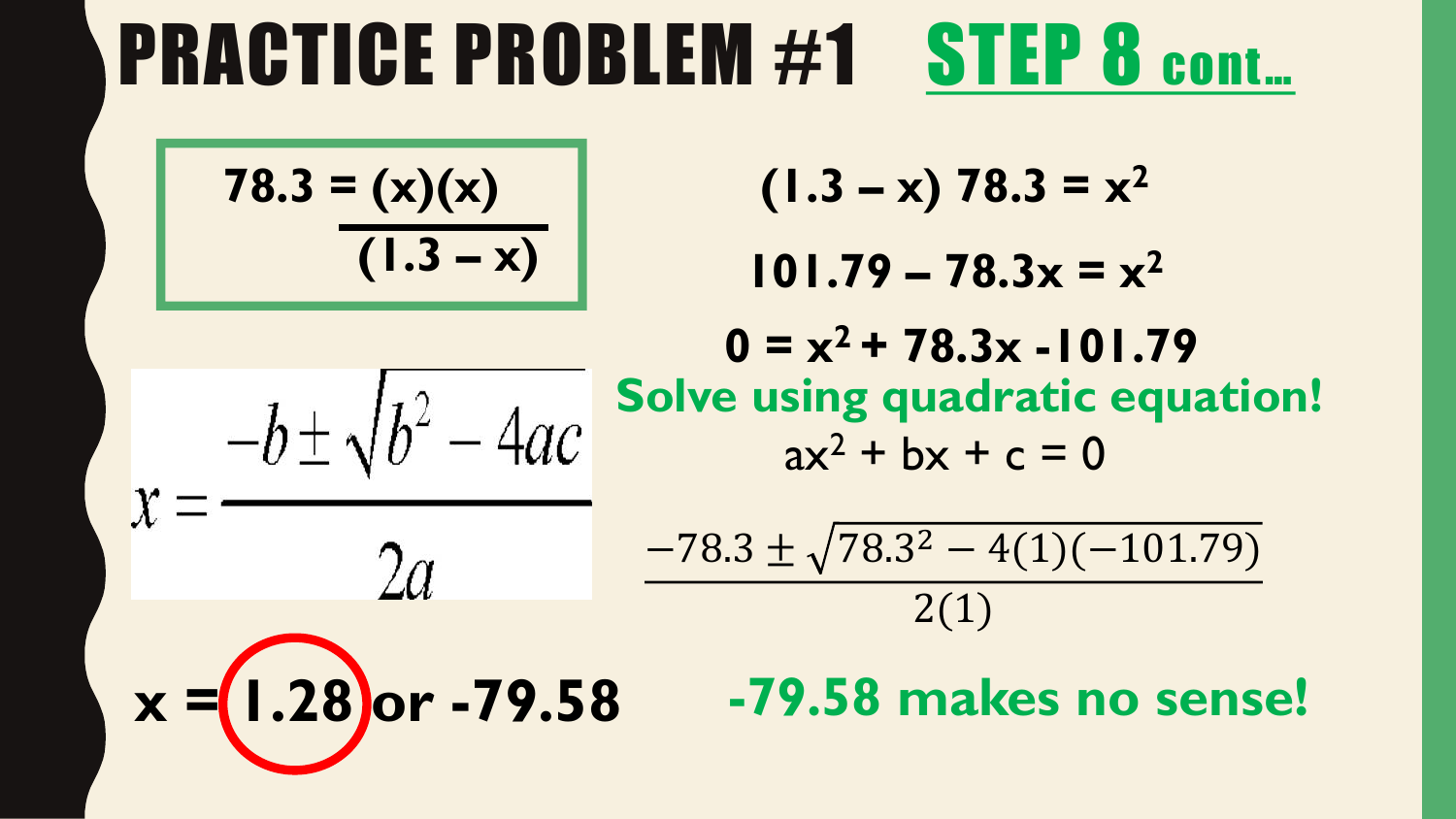| aqueous.                         | <b>Rxn</b>    |                | $\text{PCI}_5 \leftrightarrow \text{PCI}_3 +$ | $\mathsf{CI}_2$ |
|----------------------------------|---------------|----------------|-----------------------------------------------|-----------------|
|                                  |               | 1.3            |                                               |                 |
| <b>Plug your x</b><br>value into | C             | $- X$          | $+ x$                                         | $+ x$           |
| your E row                       | E             | $1.3 - x$      | X                                             | X               |
| to find your                     | 5%            | <b>NA</b>      | <b>NA</b>                                     | <b>NA</b>       |
| final                            | <b>Answer</b> | $1.3 - 1.28 =$ | <b>I.28 M</b>                                 | <b>I.28 M</b>   |
| answers!                         |               | $0.02$ M       |                                               |                 |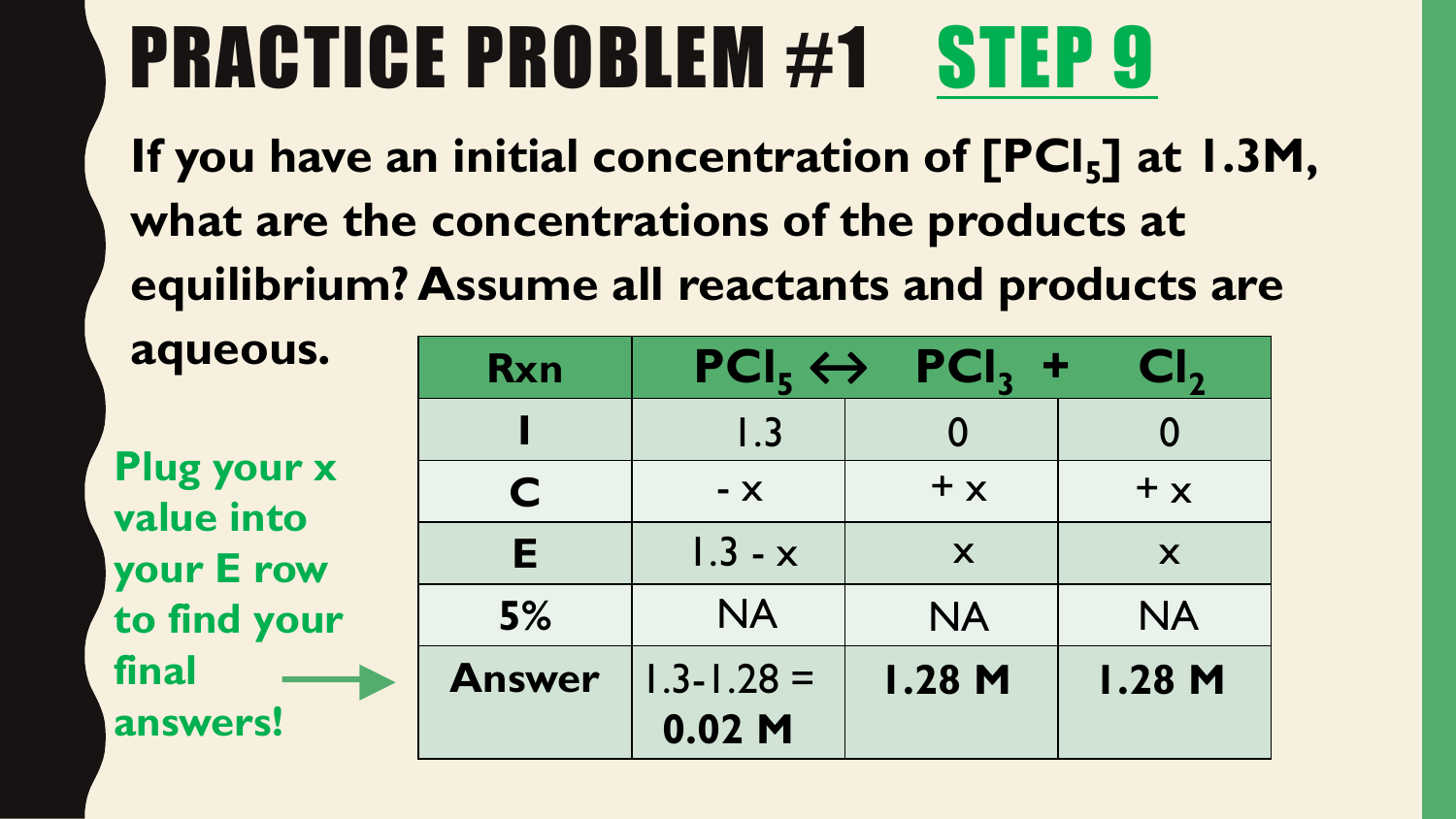#### ISN'T THE QUADRATIC FORMULA **FUN?????**

What if we didn't have to use it ?! WHAT IF THERE WAS A BETTER WAY????

# USE THE 5% RULE!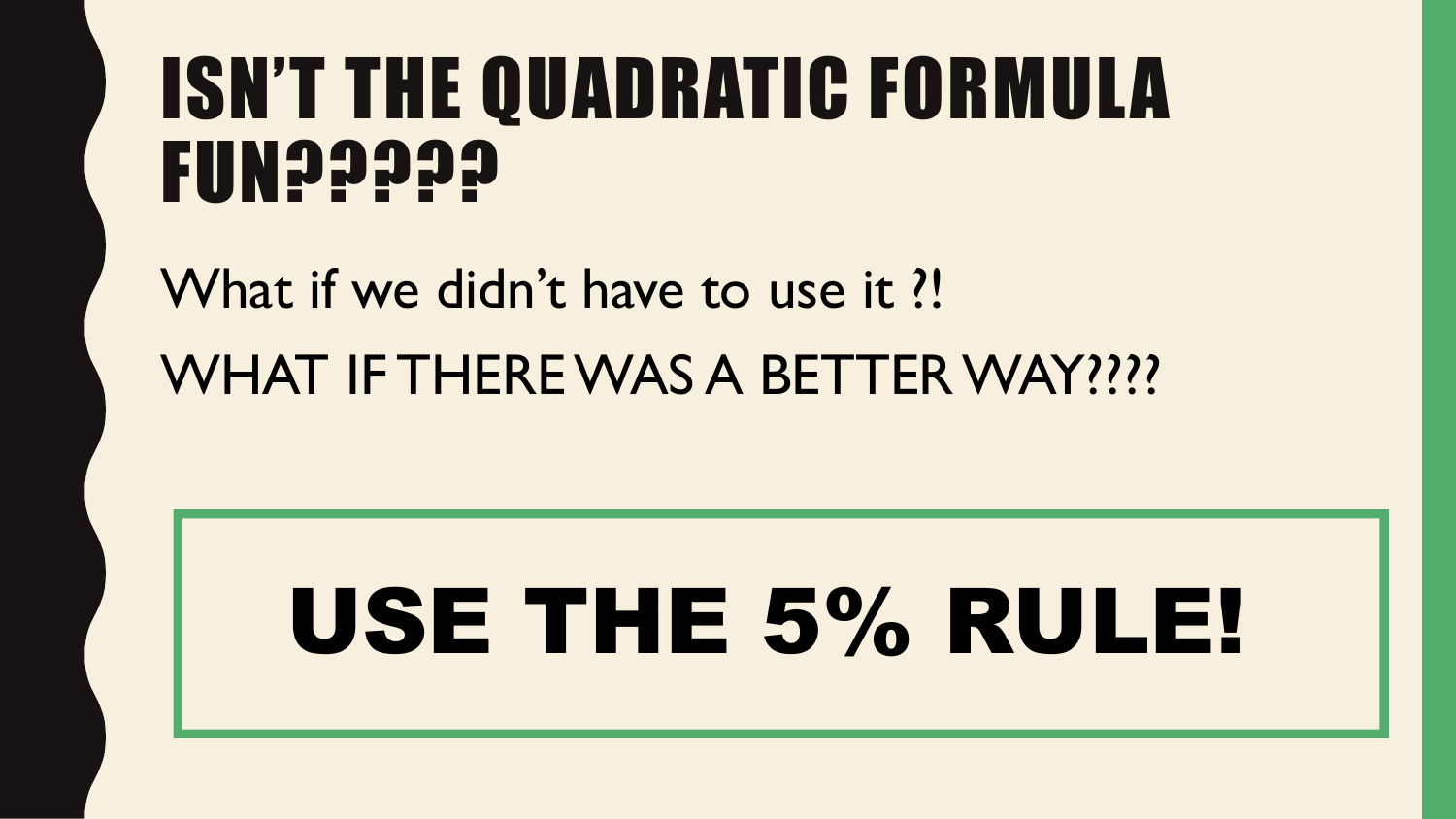# 5% RULE

#### **What is it?**

• A way for us to simplify the math involved when solving ICE table problems.

#### **When can I use it?**

- When X is small enough to be considered negligible
- The change ends up being so small that it isn't even considered valid when you take significant figures into account so you might as well ignore it!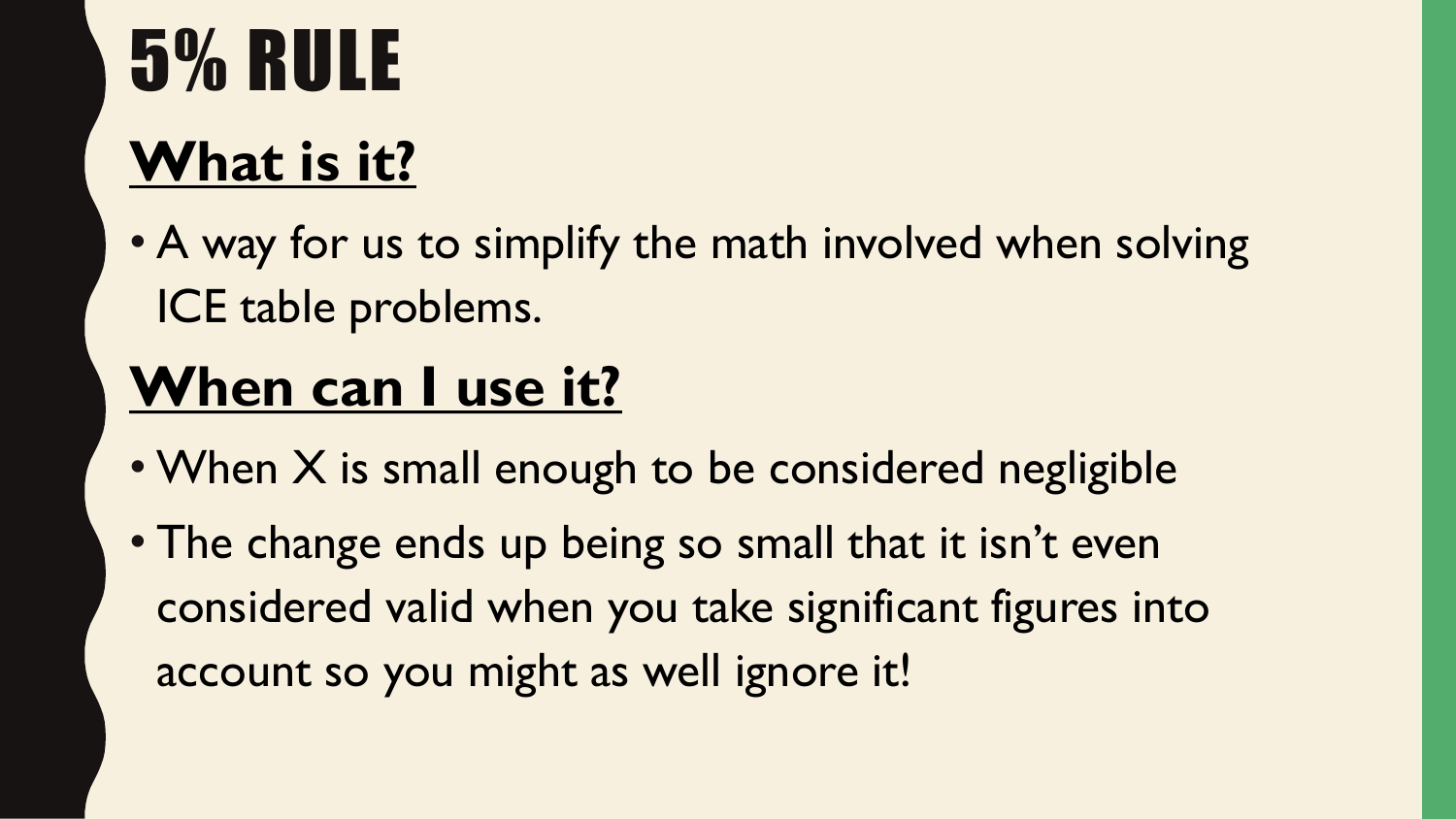## 5% RULE

#### **What counts as "negligible?"**

- Required: K < I
- When x ends up being 5% or less of the initial concentrations
	- *Can't know that until the end when you solve for x! Ugh!*
	- *Good guestimate… if K is at least1000x smaller that initial concentrations, you have a good chance of the 5% rule working*
- *You MUST check at the end to show that*   $[initial]$  $x 100 \le 5\%$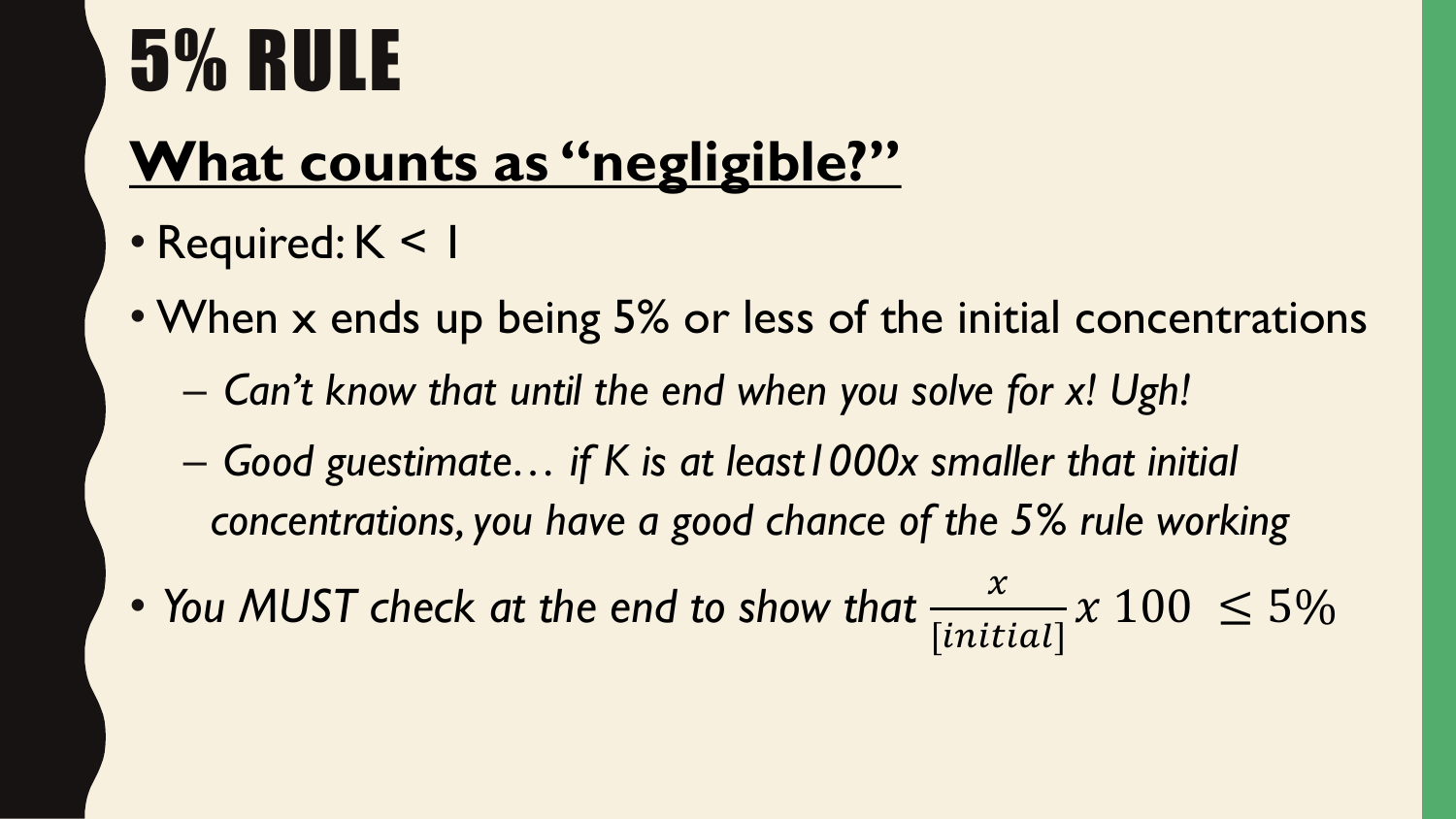#### 5% RULE EXAMPLE – PROBLEM #2

In the following reaction,  $K_{eq} = 9.3 \times 10^{-7}$  at room temperature. Calculate the equilibrium concentration of  $N_2O_4$  in a flask initially containing only  $3.00$  M of NO<sub>2</sub>

2  $NO_{2(g)} \leftrightarrow N_2O_{4(g)}$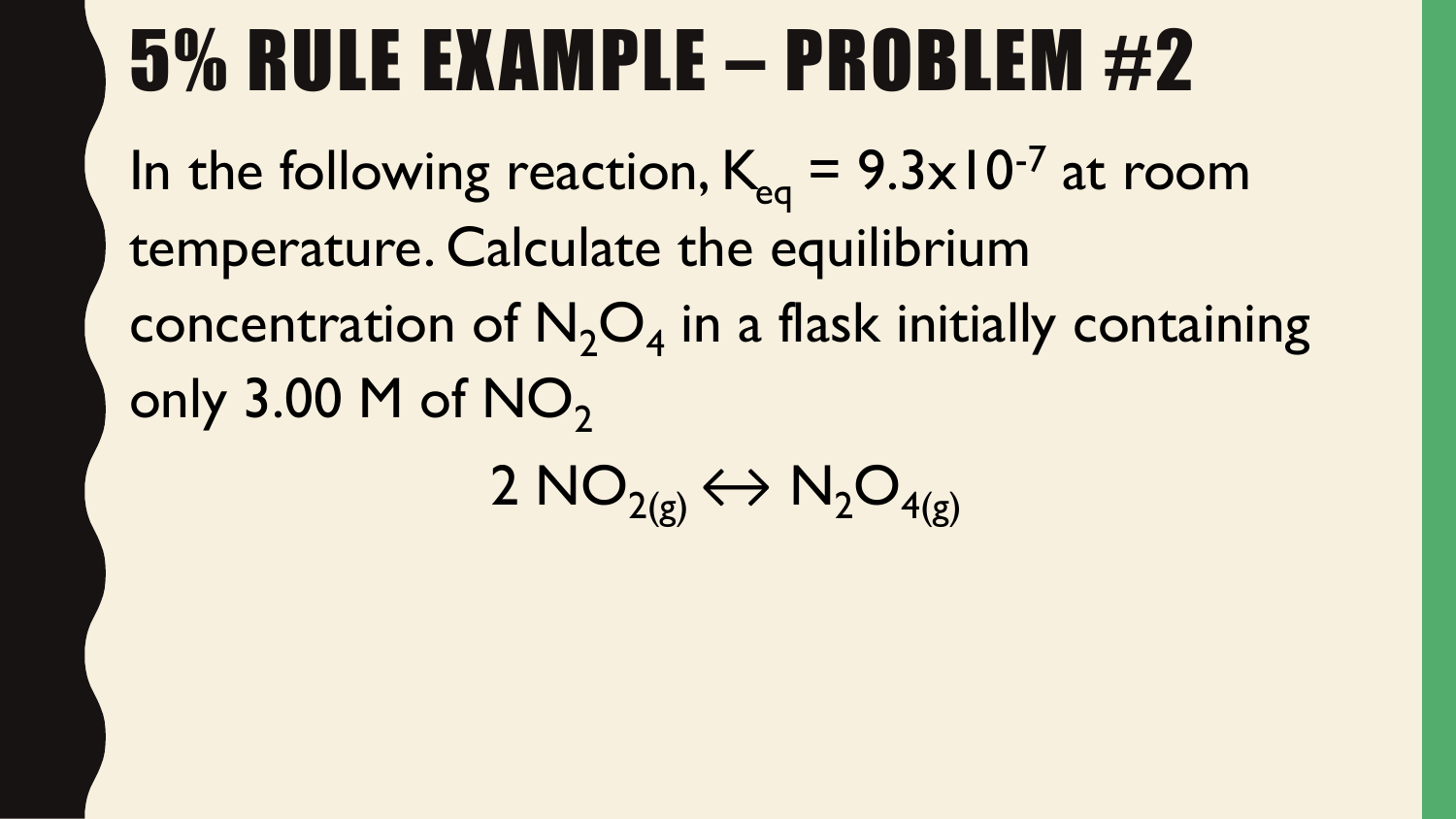### 5% RULE EXAMPLE

Set up your ICE table as normal through the equilibrium row. 2  $NO_{2(g)} \rightarrow N_2O_{4(g)}$ 

| <b>Rxn</b>    | 2 NO <sub>2</sub> $\leftrightarrow$ N <sub>2</sub> O <sub>4</sub> |                   |
|---------------|-------------------------------------------------------------------|-------------------|
|               | $\mathbf{R}$                                                      | $\mathbf{\Omega}$ |
| C             | $-2x$                                                             | $+ x$             |
| E             | $3 - 2x$                                                          | X                 |
| 5%            |                                                                   |                   |
| <b>Answer</b> |                                                                   |                   |

**Careful to use the coefficients! It's stoich right?!**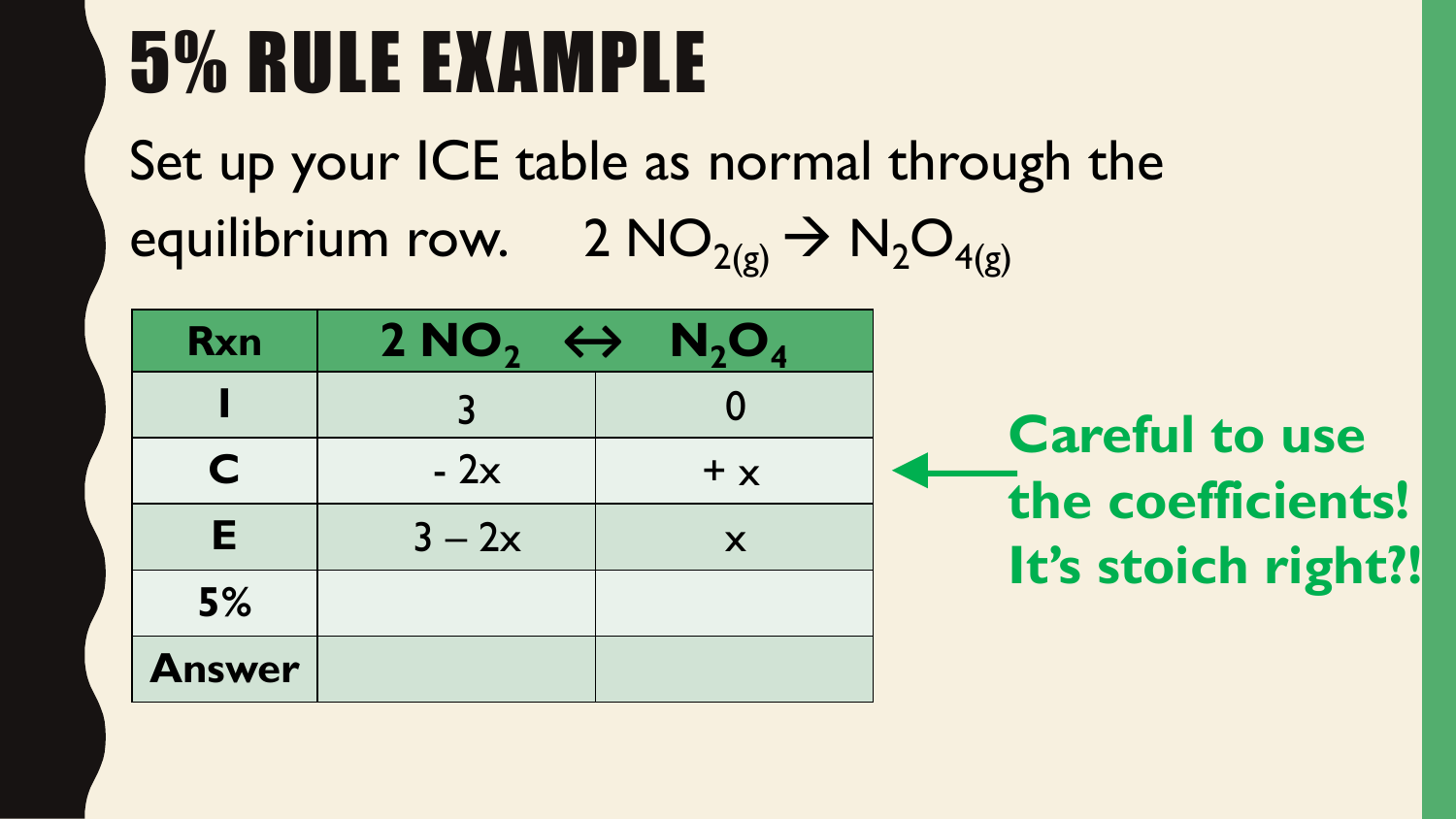### 5% RULE EXAMPLE

Now check to see that K is at least 1000x smaller than initial  $[$  ]'s  $(K_{eq} = 9.3 \times 10^{-7} \text{ vs. 3})$ 

| <b>Rxn</b>    | 2 NO <sub>2</sub> $\leftrightarrow$ N <sub>2</sub> O <sub>4</sub> |       |
|---------------|-------------------------------------------------------------------|-------|
|               | マ                                                                 |       |
| C             | $-2x$                                                             | $+ x$ |
| Е             | $3 - 2x$                                                          | X     |
| 5%            |                                                                   | X     |
| <b>Answer</b> |                                                                   |       |

**Yes it is! Probably can use the 5% rule! Ignore any subtraction or addition of x values. Leave any x values that are by themselves alone!**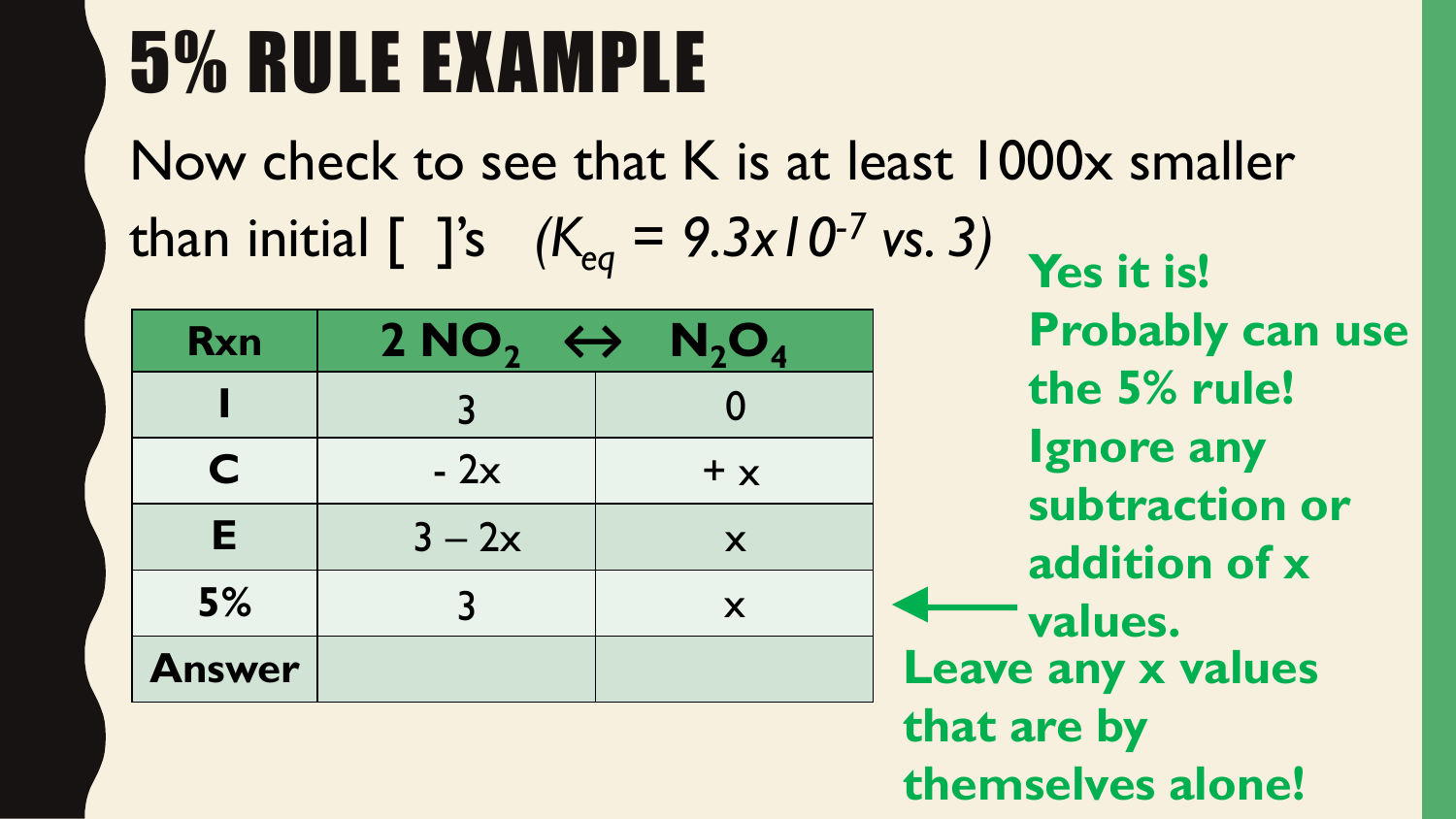## 5% RULE EXAMPLE

Now plug your 5% equilibrium values into the Equilibrium Expression and solve for x! Math is easier! Woohoo!

| <b>Rxn</b>    | 2 NO <sub>2</sub> $\leftrightarrow$ N <sub>2</sub> O <sub>4</sub> |                         |
|---------------|-------------------------------------------------------------------|-------------------------|
|               |                                                                   |                         |
| C             | $-2x$                                                             | $+ x$                   |
| E.            | $3 - 2x$                                                          | X                       |
| 5%            | $\mathbf{R}$                                                      | X                       |
| <b>Answer</b> | 3 M                                                               | $8.37 \times 10^{-6}$ M |



$$
9.3 \times 10^{-7} = \frac{X}{3^2}
$$

$$
X = 8.37 \times 10^{-6}
$$

**Plug your x value into your 5% row to find your final answers!**